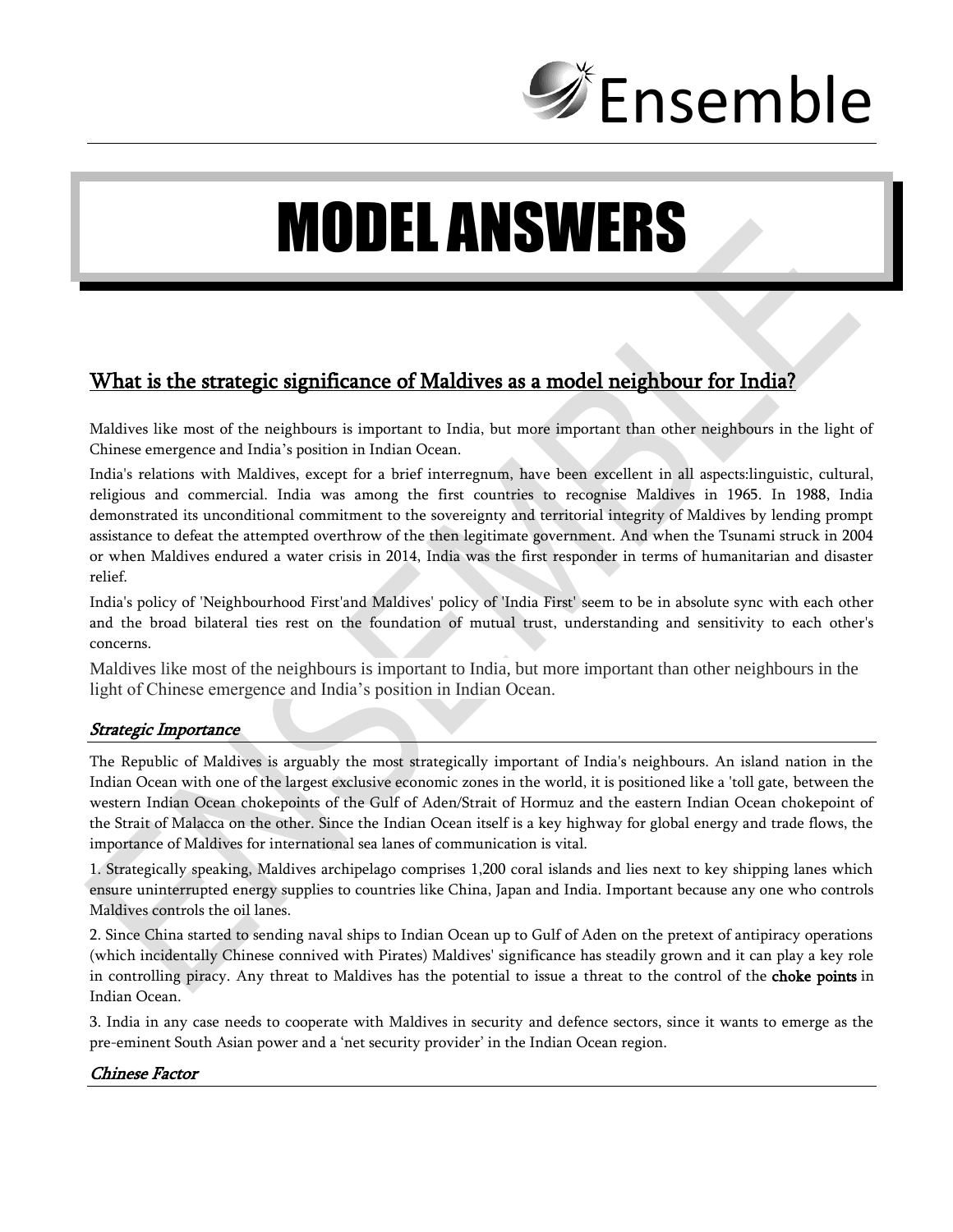

4. China's massive economic presence in Maldives is a major concern for India. With the country now said to owe 70% of its external aid to China, Maldives has gone back,. India significance and its importance waned in the light of ouster of President Nasheed, but Malfives now is a model neighbor.

#### Islamic tinge to Unity and its Threats

6. Maldives is also a member of SAARC. It is important for India to have Maldives on board to maintain its leadership in the region.

7. Maldives has been at yje forefront of Islamic radicalisation checked recently by the present Govt..

#### Economic Significance

8. India and Maldives share ethnic, linguistic, cultural, religious and commercial links. India was among the first to recognise Maldives after its independence in 1965 and later established its mission at Malé in 1972

9. There are 25,000 Indian nationals living in Maldives (second largest expatriate community). Indian tourists also account for close to 6% of tourists Maldives receives every year

10. India is also a preferred destination for Maldivians for education, medical treatment, recreation and business. More and more Maldivians are seeking long term visa for pursuing higher studies/ medical treatment in India.

11. Maldives offers a lot of Business opportunities for India, as the virgin pristine islands ne tourism development infrastructure and other infrastructural developments related to growth as well.

#### Maldives relationship. A model of ties with other countries

The major turnaround in India's relations with Maldives and its elevation to a strategic high is a notable success story in our neighbourhood diplomacy. The following lessons are worth drawing from this exemplary success:

• Personal involvement of the PM on the Indian side and the President on the

Maldivian side has been a crucial factor in the success story so far.

• The external affairs ministry deserves credit for speedy implementation and follow-up of projects and commitments made at the highest level.

• Strategic convergence between the two countries was made possible because of the policies of India First and Neighbourhood First.

• Maldives' own objectives in the Indian Ocean are not very different from our own policy of Security and Growth for All in the Region. India's strong commitment to be a net maritime security provider in the region can be dovetailed with Maldives own desire for maritime security.

• Thanks to the people-centric projects aided by India such as capacity building, ITEC programmes and the crucial health sector, India is seen by the ordinary people of Maldives as a benevolent and friendly power. The importance of this aspect cannot be overemphasised.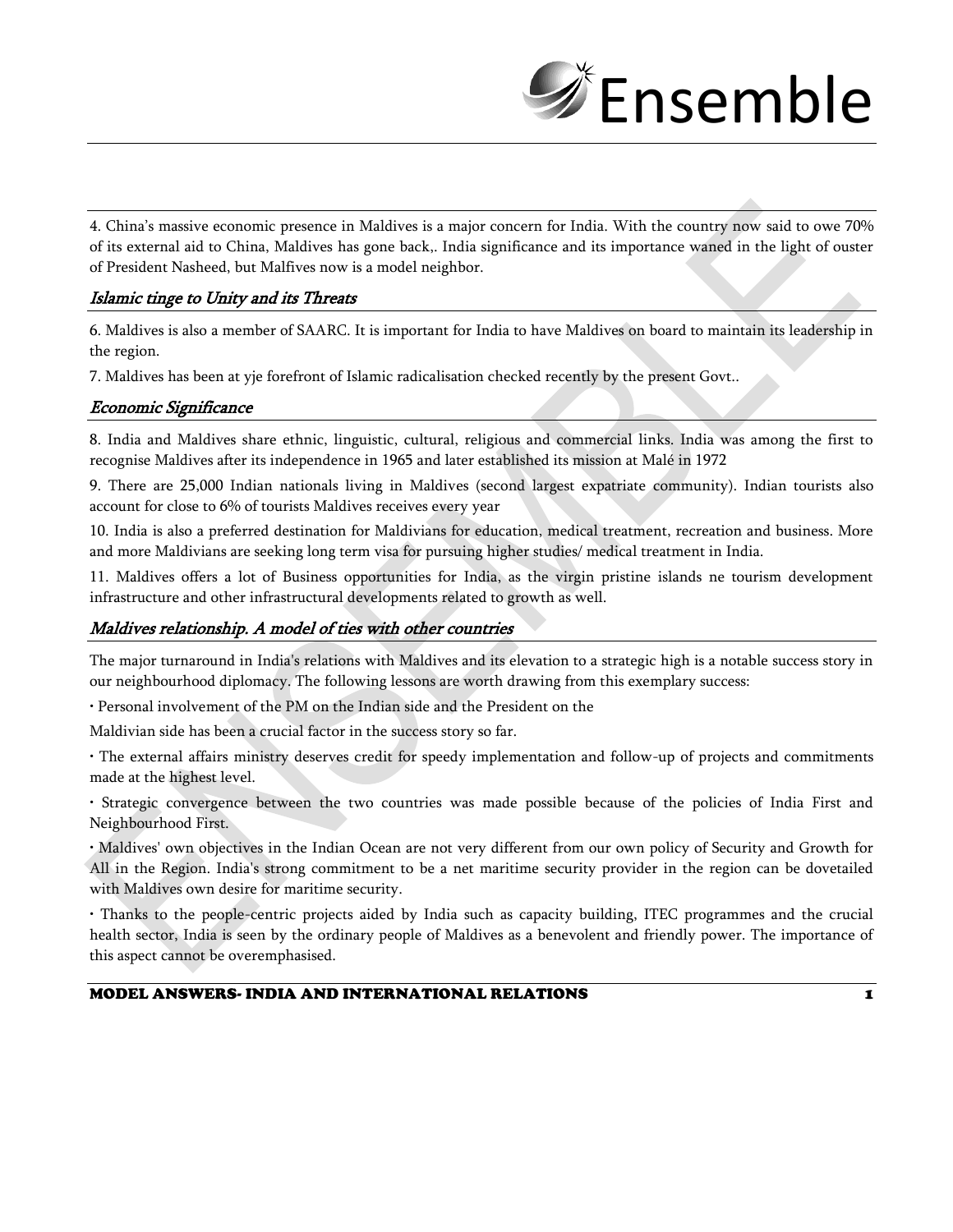

# Para diplomacy has the potential to not only strengthen the federal structure of the Indian state but also radically alter the trajectory of Indian foreign policy by helping regional governments to realise their potential in the conduct of cross border relations. Critically Analyse.

Answer:

Paradiplomacy introduces the idea of decentralization of political power to make regional governments prominent actors in the international sphere. In recent years, Indian states have begun playing a larger role in foreign policy than they previously did, due to the country's economic liberalization and the rising influence of regional political parties.

Para diplomacy can be employed with a **variety of aims** which can range from bringing in a decentralized dimension to international debates to internationalization of domestic issues by bringing regional issues on the global stage, promoting trade, tourism, cultural ties etc.

How it will strengthen the Federal structure?

(i)Local Issues: It makes space for issues to be addressed keeping local sentiments in mind. E.g. A local involvement of the Tamil Nadu government with Sri Lanka will be more prudent in tackling issues related to not just fishing rights for residents but also of reservations and/or remittances for refugees, and human trafficking.

(ii) Centre-State Relations: It improves the communication channels between two and makes one sensitize for the needs of others but at times even affects the relations. E.g. West Bengal**'**s Foreign Policies often affects its relations with Centre- Teesta River issue etc.

https://telegram.me/UPSCMaterials

https://telegram.me/FreeUPSCMaterials

https://telegram.me/MaterialforExam

(iii) Competitive Federalism: Gujarat has been able to substantially add to the nation's larger interests by working on economic diplomacy at the federal level by hosting the Global Investors Summit.

(iv) It enhances state**'**s administrative efficiency by bringing in more stakeholders directly. E.g. In 2015, MEA asked Chandrababu Naidu, to lead a high-profile delegation to China a month before PM Modi's state visit to China.

(v) It will give rise to sensible politics as major regional political parties will be direct party in relations. E.g. In June 2015, PM Modi included Mamata Banerjee, Chief Minister of West Bengal in his official delegation to Bangladesh.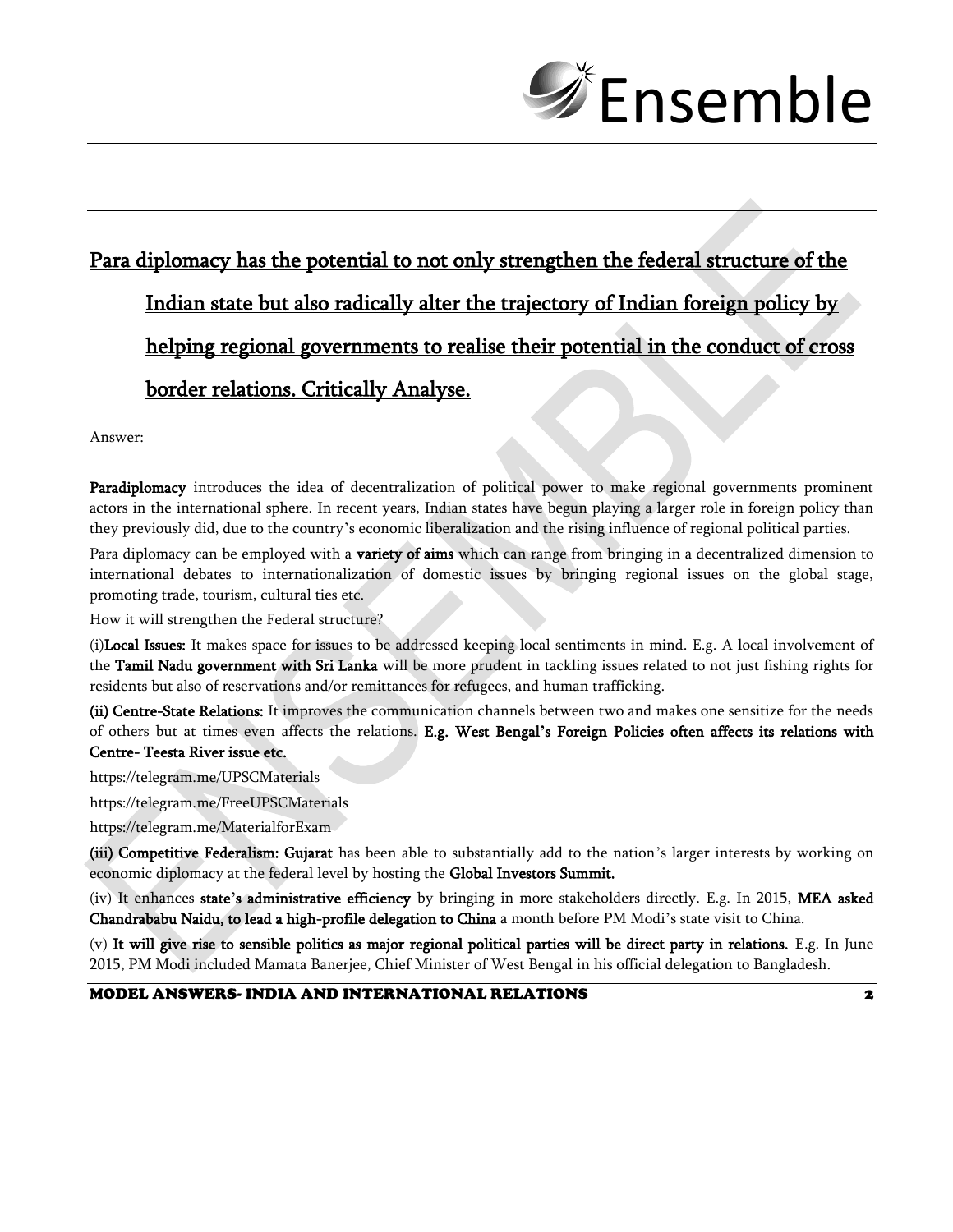

(vi) The **federalization of foreign policy** is a development of significant import as states are often better equipped than the Central government to undertake diplomatic measures in areas of trade, commerce, foreign direct investment, education, cultural exchanges and also outsourcing of business.

(vii) Paradiplomacy is a tool that further unifies India as it introduces **bottoms up approach in foreign policy** thereby leading to strengthened federal polity.

How it will alter the trajectory of Indian Foreign Policy?

(i) The provincial governments are often better placed to enhance diplomatic relations with other governments in their neighborhood because of geographical, cultural, historical and economic reasons. E.g. Kerala has vested interests in engaging in diplomatic relations with the Gulf countries as a large number of the state's residents find jobs in those countries.

(ii) India can play a vital role by providing port facilities, medical tourism and also shared international airports to a landlocked country like Bhutan. E.g. West Bengal can have more successful Para diplomatic relations with Bangladesh and Bhutan than a MEA official stationed at the country's capital.

(iii) States like Andhra Pradesh, Telangana and Tamil Nadu, ruled by regional parties, have taken the lead in collaborating with foreign companies in managing some of their municipal services.

(iv) The Centre encouraged border-states to establish border haats to market local produce, to encourage trans-border trade along the traditional trade routes and such haats went a long way in encouraging local prosperity and cultural exchange.

Paradiplomacy of Border States poses a different problem for the Union. Due to the acrimonious legacy of Partition and the continuing border disputes with its neighbors, India has to tread the path of paradiplomacy rather cautiously. Border management being a complex issue, the Union government can ill afford to delegate this power to states in the name of globalization and market forces.

Way Forward:

While Para diplomacy throws up fresh challenges for the Indian government, the involvement of state governments in the domain of foreign policy certainly addresses the issue in greater depth. The Centre needs to come up with effective institutional mechanisms to introduce Para diplomacy in the country. The creation of the States Division within the Ministry of External Affairs is indicative of this new willingness to mainstream regional voices on foreign policy matters.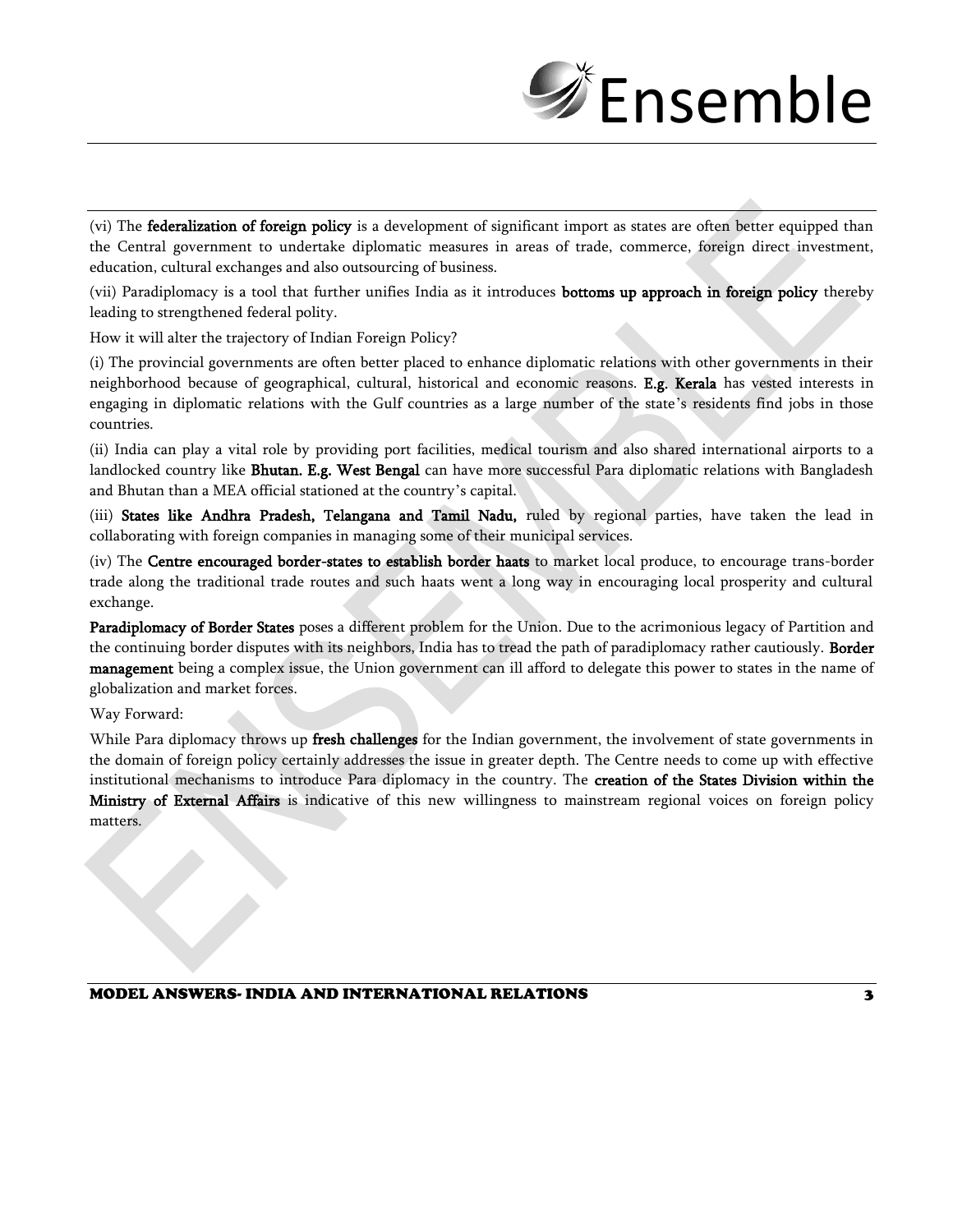

## What is Hydrodiplomacy. How is India using hydrodiplomacy as a tool to secure it

## self from a water war.

Water is the new weapon, a weapon to destroy the world, destroy the social fabric a tool to blackmail countries into submission, a tool to extort and a means to settle scores.

A new place that will be able to exercise a domineering influence on account of having the world's greatest amount of water reservoir. This s Tibetan plateau.

Damming of rivers and the proposed river diversion schemes in Tibet come in the wake of the looming water crisis in Asia and the ability and intention of Chinese which remain open to scrutiny. Water is poised to overtake oil as the world's scarcest vital resource. China's plans for the various uses of waters of rivers originating from Tibet are intensifying the heated debate about their likely consequences for downstream nations. Already there is the talk of water wars.

Damming of rivers to regulate their flow, serious plans to divert river waters from the south to the north, increasing mining of minerals precariously close to river banks and the potential for massive pollution of river waters that flow to the rest of Asia make Tibet a pressing issue for all of Asia to take up with China.

China has started using water as a weapon, a deadly and a lethal weapon. In Tibet China is in control of waters flowing into Indian subcontinent and South East Asia. There, it has Control over Indus and its tributaries as well as Brahmaputra and its tributaries in Tibet.

Chinese strategy is to construct dams over the rivers so that it can regularize the flow of water as per its own will and use it as a weapon to bargain for it to trouble the countries. The other strategies involve creating a natural dam by blasting the river valley of rivers and then demolishing it to flood Indian territories without the danger of being blamed legally or logically.

India has a lot of concern with respect to Tibetan rivers flowing into its territory.

China's dam building overdrive is a concern because there are no bilateral or multilateral treaties on the water. India believes China's projects in the Tibetan plateau threaten to reduce river flows into India. China can turn dams, canals, irrigation systems into a political weapon to be wielded in war, or during peace to signal annoyance with a co-riparian state. Most Dangerous of all, China contemplating northward re-routing of the Yarlung Zangbo. Diversion of the Brahmaputra is an idea China does not discuss in public, because it implies devastating India's northeastern plains and Bangladesh, either with floods or reduced water flow. From a Chinese stand, it believes that dam building on the Brahmaputra helps it assert claim over Arunachal Pradesh. That adds to India's woes

Apart from Beijing's dam-building frenzy on India's periphery extends from Myanmar and Tibet to Pakistan-held Kashmir, where it is constructing the 720 MW Karot and the 1,124 MW Kohala (the largest Chinese investment under the so-called China-Pakistan Economic Corridor).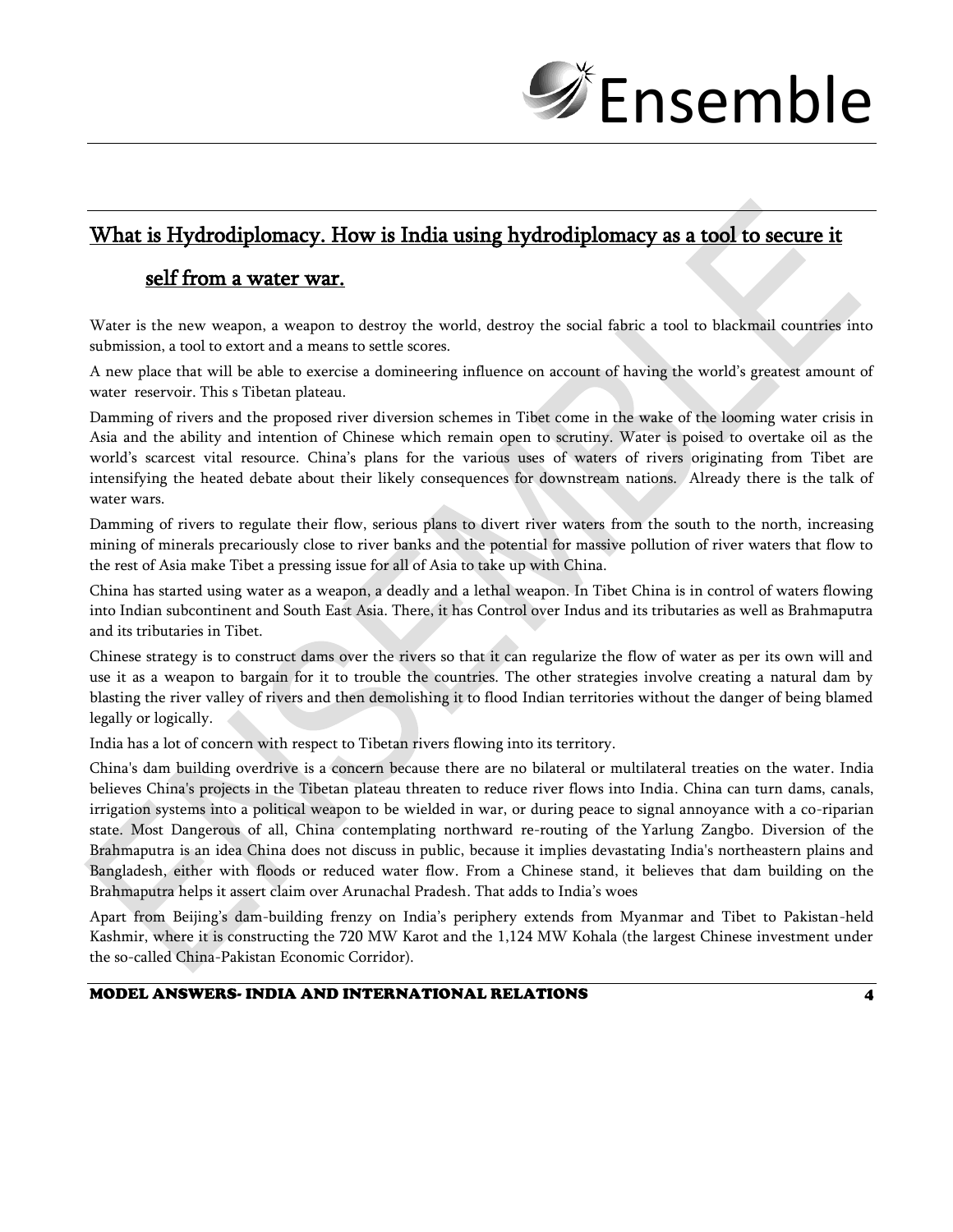

Thus India faces daunting challenges vis a vis its water resources. That includes lot of transnational water issues incorporating hydel power resource generation distribution and its sharing and related concerns that look camouflaged.

For example, communist-ruled Nepal's tilt towards China is apparent in its resurrection of a scrapped deal with China to build the \$2.5 billion, 1,200-megawatt (MW) Budhi-Gandaki Dam.

India therefore has to tackle it through water diplomacy, a diplomacy that does not revolve only around water sharing, but also hydel power generation.

This diplomacy can be an important tool of its regional foreign policy so as to facilitate rules-based cooperation and conflict prevention.

India has a unique riparian status: It is the only regional country that falls in all three categories — upper, middle and lower riparian. Such is India's geographical spread that it has a direct stake in all the important river basins in the region. India is potentially affected by water-related actions of upstream countries, especially China and Nepal, while its own room for manoeuvre is constricted by the treaty relationships it has with downstream Pakistan and Bangladesh on the Indus and the Ganges, respectively. Indeed, no country in Asia is more vulnerable to China's re-engineering of trans-boundary flows than India because it alone receives — directly or via rivers that flow in through Nepal — nearly half of all river waters that leave Chinese-controlled territory.

Yet hydro-diplomacy has scarcely been a major instrument of Indian foreign policy. Had India looked at water as a strategic resource and emphasised hydro-diplomacy to leverage bilateral relations, it would not have signed the onesided Indus Waters Treaty (IWT).

The net result has been today, India's deepening water woes in lower Indus Basin have resulted in the world's secondmost rapid rate of groundwater depletion in the Punjab-Haryana-Rajasthan belt after the Arabian Peninsula.

Meanwhile, China and Pakistan are employing water as a tool against India. Pakistan's water war strategy is centred on invoking the IWT's conflict-resolution provisions to internationalise any perceived disagreement with India. China's cut-off of hydrological data to India in 2017 — an action that not only breached bilateral accords but also caused preventable flood-related deaths in Assam — helped highlight how Beijing is fashioning unconventional tools of coercive diplomacy.

Modi's new, unified water power ministry aims to rectify a splintered, piecemeal approach that has compounded India's water challenges. But without institutionalised, integrated policymaking, it will not be easy to develop a holistic approach to a critical resource increasingly in short supply or to fashion an effective hydro-diplomacy that advances long-term water interests.

India must build pressure on China to abide by international norms on shared water resources. With Pakistan, there is no need for India to bend over backwards.

#### Way Ahead

In keeping with Modi's preference for the Bay of Bengal Initiative for Multi-Sectoral Technical and Economic Cooperation, or Bimstec, a forward-looking Indian diplomacy should promote multilateral cooperation on water and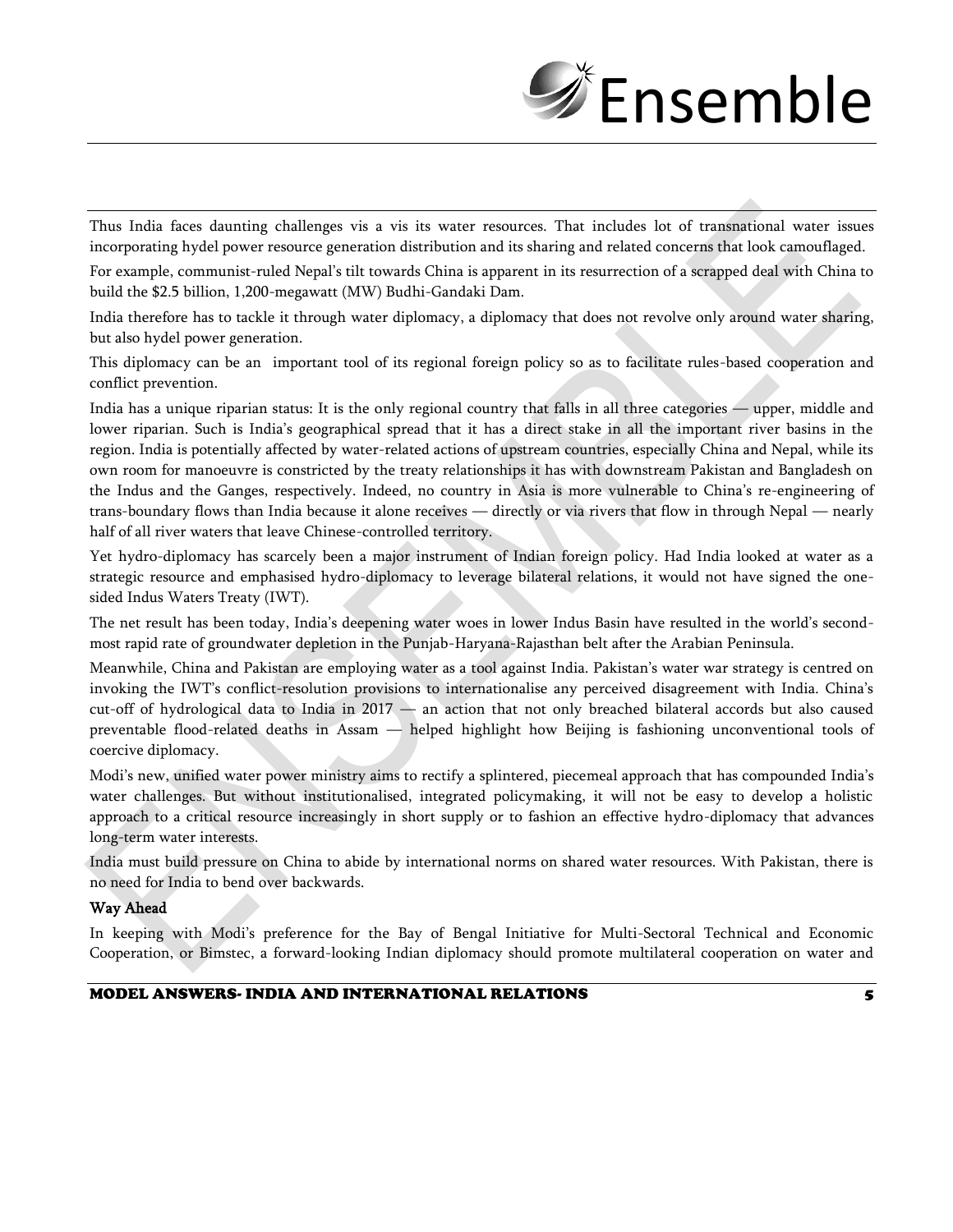

hydropower resources in the Bangladesh-Bhutan-India-Myanmar-Nepal growth corridor. The ultimate goal should be a water and energy grid that turns Bimstec into Asia's leading economic-growth zone. India has already issued a new cross-border power trading regulation that allows any neighbour to export electricity to third countries via Indian transmission lines.

Water-rich Bhutan, Myanmar and Nepal sit on vast untapped hydropower reserves. While Nepal still imports electricity from India, the flourishing Bhutan-India relationship is underpinned by close collaboration on water and clean and affordable energy. Bhutan's hydropower exports to India have been the primary driver of what is one of the world's smallest but fastest-growing economies. From modest, environmentally friendly, run-of-river plants, Bhutan is stepping up its India collaboration with a reservoir-based, 2,585 MW project on River Sankosh — larger than any dam in India.

Water increasingly will be a critical factor in regional development. India must get its act together on hydro-diplomacy and exert stronger leadership on trans-boundary water issues.

# WHAT IS SOUTH CHINA SEA DISPUTE? What makes it important and for what

### reason?

As a preemptive measure, China wants a full control over South China Sea. This is the area through which the greatest amount of traffic for India passes. Also the Chinese can think of controlling Malacca Strait from the Pacific side.

China has mastered and manipulated a dispute in South China Sea out of nothing.

China, the Philippines, Vietnam, Brunei, Malaysia and Taiwan all have differing claims on waters and islands.

China claims almost the entire South China Sea through a 'nine-dash line', which extends into other countries' Exclusive Economic Zones (200 nautical miles area for exploitation) 15 mm barrels of oil (a sixth of the global supply) transit through the sea daily. Fears of conflict have risen after the 2012 stand-off between China and the Philippines at Scarborough Shoal.

China now building runways, army facilities on reclaimed reefs in the Spratly Islands

#### Why is South China Sea important?

- 1. On a strategic level, it's about control of the world's busiest shipping route. China is laying claim to 90 percent of the South China Sea.
- 2. About half the world's commercial shipping passes through the area and most nations are worried if anything goes wrong then it will cripple their economy.
- 3. On a geological level, it is about some of the world's most prospective seabed oil and gas deposits.
- 4. On a military level, it's about China's avid desire to push the US navy away from its coast. Beijing craves uncontested domain over its maritime approaches.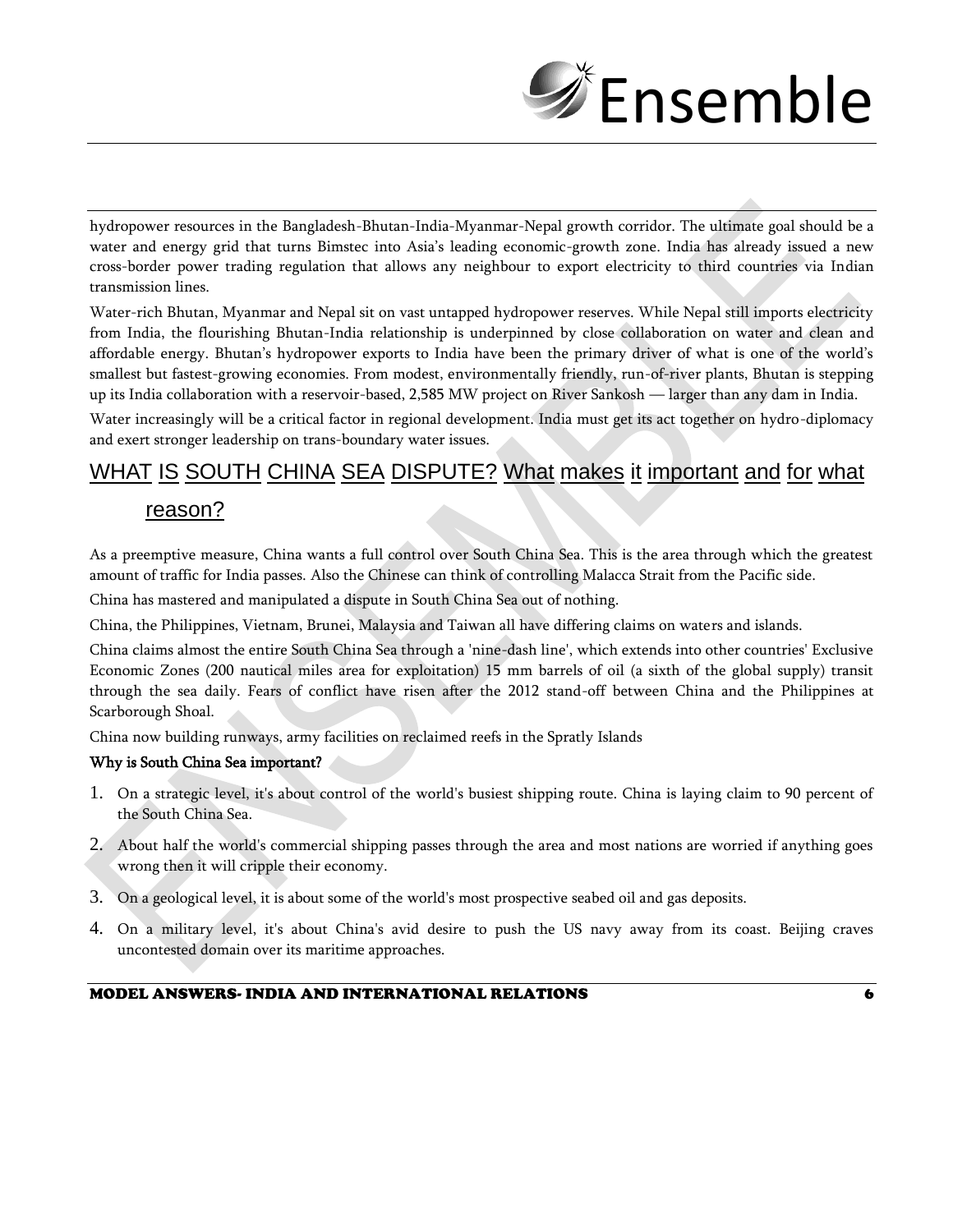

The US Seventh Fleet has been unchallenged ruler of the Pacific since World War Two. A fast-rising China is now challenging.

5. And on the level of global governance, it's about whether there are any rules governing countries, or whether a country can get its way through use of force.

#### China's concern

China will continue to push the envelope in the South China Sea because controlling the waters is key to its national security strategy.

The United States will be limited in its ability to respond because of its concerns about escalation and because of China's nuclear capabilities.

Beijing will lobby Washington to keep Japan out of the dispute, but Tokyo will remain involved.

Beijing's and Washington's divergent perspectives are rooted in radically different national and regional strategies.

On the world stage, China portrays the South China Sea dispute as fundamentally a question of sovereignty. The United States, however, foregrounds concerns about freedom of navigation.

Since the end of the Cold War, the United States has been the unquestioned pre-eminent power in the Pacific Rim, assisted by its allies, most notably Japan and South Korea. Simultaneously, however, China has been emerging as a potential regional hegemon, and the South China Sea has become the most visible area of tension.

A core but often unstated component of U.S. national strategy is to maintain global superiority at sea. By controlling the seas, the United States is able to guarantee the secure movement of U.S. goods and to deploy military power worldwide. This preserves global economic activity — feeding the domestic economy — while ensuring that any threat to national security is addressed abroad before it can reach the homeland. This state of affairs is enforced by the powerful U.S. Navy, but it is undergirded by Washington's particular interpretation of international law.

In China's near seas, the U.S. global imperative comes into conflict with China's emerging regional needs. Since the early 1980s, China has undergone a transition from an insular, self-sufficient pariah state to a major exporter. This has forced Beijing to reassess its maritime risks and vulnerabilities. China is no longer able to protect its national economy without securing the maritime routes it needs to maintain trade and to feed its industrial plant.

The South China Sea is one such essential waterway, made more important by the value of the sea's fisheries and subsea resources such as natural gas. But addressing the risks of its near seas means tackling the time-consuming and costly project of building, training and deploying a stronger blue-water navy while also establishing a greater maritime buffer along the Chinese coastline. China's assertion of ownership and control in the South China Sea, coupled with liberal interpretations of its rights within its claimed exclusive economic zone, gives Beijing at least a modicum of greater security.

With QUAD India, Australia, Japan and USA a lot of future is at stake..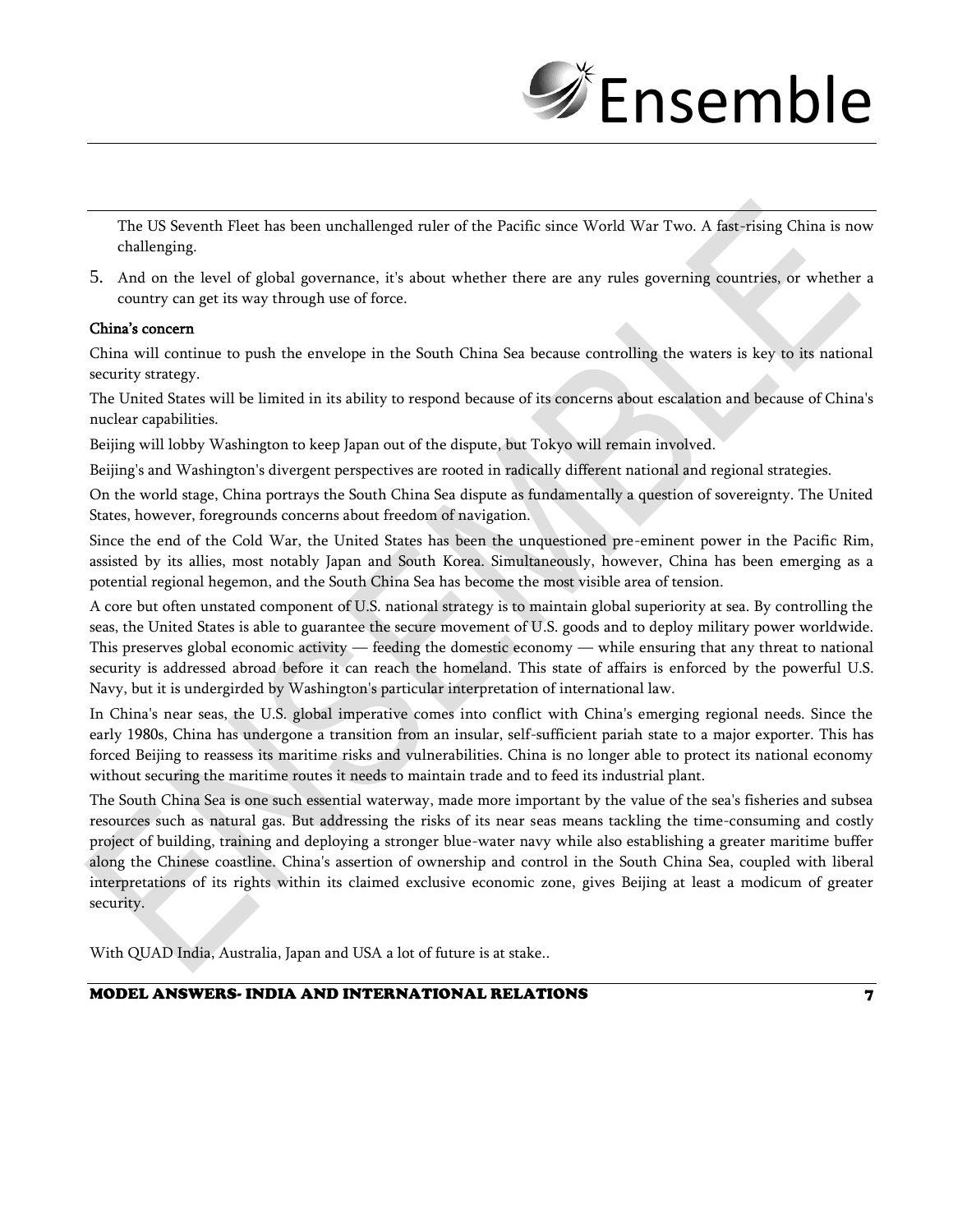

## **Discuss the strategic significance of Kraa Canal for China and Thailand. What have been the issues and opposition concerned?**

#### **Context**

The Strait of Malacca is a major bottleneck in China's global ambitions. 80 per cent of China's oil supplies pass through the Malacca Strait, apart from forming its trade routes to the Middle East and Europe. But India's geographical position is such that it can easily block the Western side of the Strait of Malacca.

China had been eyeing to construct a 120-kilometre mega canal cutting through the isthmus of Kra in Thailand. It would have helped Beijing in solving the 'Malacca Dilemma' as it had opened the South China Sea to the Indian Ocean, bypassing the Strait of Malacca.

#### Thai response

Thailand, which once was the strongest ally of China in the South China Sea region, had decided to not only postpone the procurement of two submarines from China but has also put on hold the Chinese proposal for building a canal in the Bay of Bengal and replaced it with its own project.

If Thailand chooses one of three quad members interested in the project, it will be a heavy blow to China's ambitions to dominate the region.

Kraa peninsula can be engineered to make a canal.

#### Concept

The Thai Canal, also known as Kra Canal or Kra Isthmus Canal, refers to proposals for a canal that would connect the Gulf of Thailand with the Andaman Sea across the Kra Isthmus in southern Thailand. It is envisaged that such a canal would improve transportation in the region, similar to the Panama Canal and Suez Canal.

The canal would provide an alternative to transit through the Straits of Malacca and shorten transit for shipments of oil to Japan and China by 1,200 km. China refers to it as part of its 21st century maritime Silk Road.

#### Geography

Several canal routes have been proposed: The original Kra Canal was envisioned as cutting through the Kra Isthmus between Ranong and Chumphon, the narrowest part of the South, a distance of about 50 kilometres. Other routes proposed include a route in southern Thailand connecting Bandon Bay near Surat Thani with Phang Nga Province. Another is across Nakhon Si Thammarat Province and Trang Province. The seemingly preferred version of the Kra Canal project would dig through Krabi, Trang, Phattalung, Nakhon Si Thammarat and Songkhla, a distance of 128 kilometres.

The Chinese planned called for construction over ten years employing roughly 30,000 workers at a cost of between US\$20–25 billion.

#### Opposition to Canal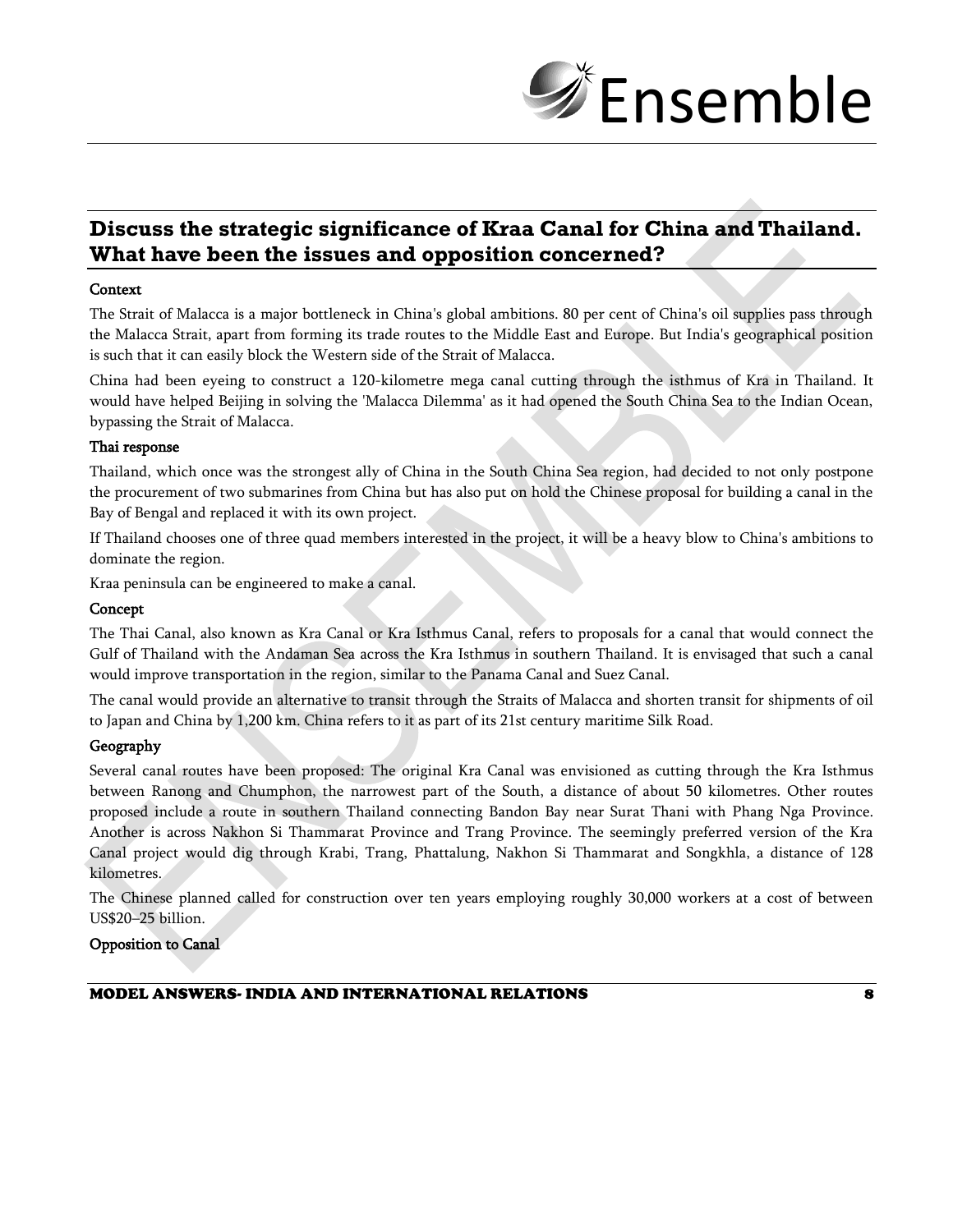

Canal opponents have raised several objections to the construction of a canal:

- A canal will divide the country physically and pose a security risk. It is feared that a canal would separate the four southernmost provinces from the rest of Thailand and allow secessionist movements to further develop.
- Demand for transit will not meet expectations.
- The excavated soil will need to be dealt with.
- Environmental concerns
- Moreover, there will be Impact on Malaysia and Singapore. The canal would compete directly with ports in the Strait of Malacca area, including Port Klang, Tanjung Pelepas, and Singapore.
- Singapore has expressed concerns about an adverse impact on its economy from the proposed canal.

# Analyze China's position in the world from the viewpoint of REE production and the impact of various REE on the world economy.

A rare-earth element (REE) or rare-earth metal (REM), as defined by IUPAC, is one of a set of seventeen chemical elements in the periodic table, specifically the fifteen lanthanides, as well as scandium and yttrium. Scandium and yttrium are considered rare-earth elements because they tend to occur in the same ore deposits as the lanthanides and exhibit similar chemical properties.

Rare-earth elements are cerium (Ce), dysprosium (Dy), erbium (Er), europium (Eu), gadolinium (Gd), holmium (Ho), lanthanum (La), lutetium (Lu), neodymium (Nd), praseodymium (Pr), promethium (Pm), samarium (Sm), scandium (Sc), terbium (Tb), thulium (Tm), ytterbium (Yb) and yttrium (Y).

Today, the Indian and South African deposits still produce some rare-earth concentrates, but they are dwarfed by the scale of Chinese production. In 2010, China produced over 95% of the world's rare-earth supply, mostly in Inner Mongolia,although it had only 37% of proven reserves;

Specifically, China has announced regulations on exports and a crackdown on smuggling. China announced plans to reduce its export quota to 35,000 tons per year in 2010–2015 to conserve scarce resources and protect the environment. China "further wants to reduce quotas for rare[-]earth exports by 30 percent at most next year to protect the precious metals from over-exploitation". China further announced the halt in production of three of its eight major rare-earth mines, responsible for almost 40% of China's total rare-earth production. These restrictions have damaged industries in other countries and forced producers of rare-earth products to relocate their operations to China.

As a result of the increased demand and tightening restrictions on exports of the metals from China, some countries are stockpiling rare-earth resources. Searches for alternative sources in Australia, Brazil, Canada, South Africa, Tanzania, Greenland, and the United States are ongoing. Mines in these countries were closed when China undercut world prices in the 1990s, and it will take a few years to restart production as there are many barriers to entry. One example is the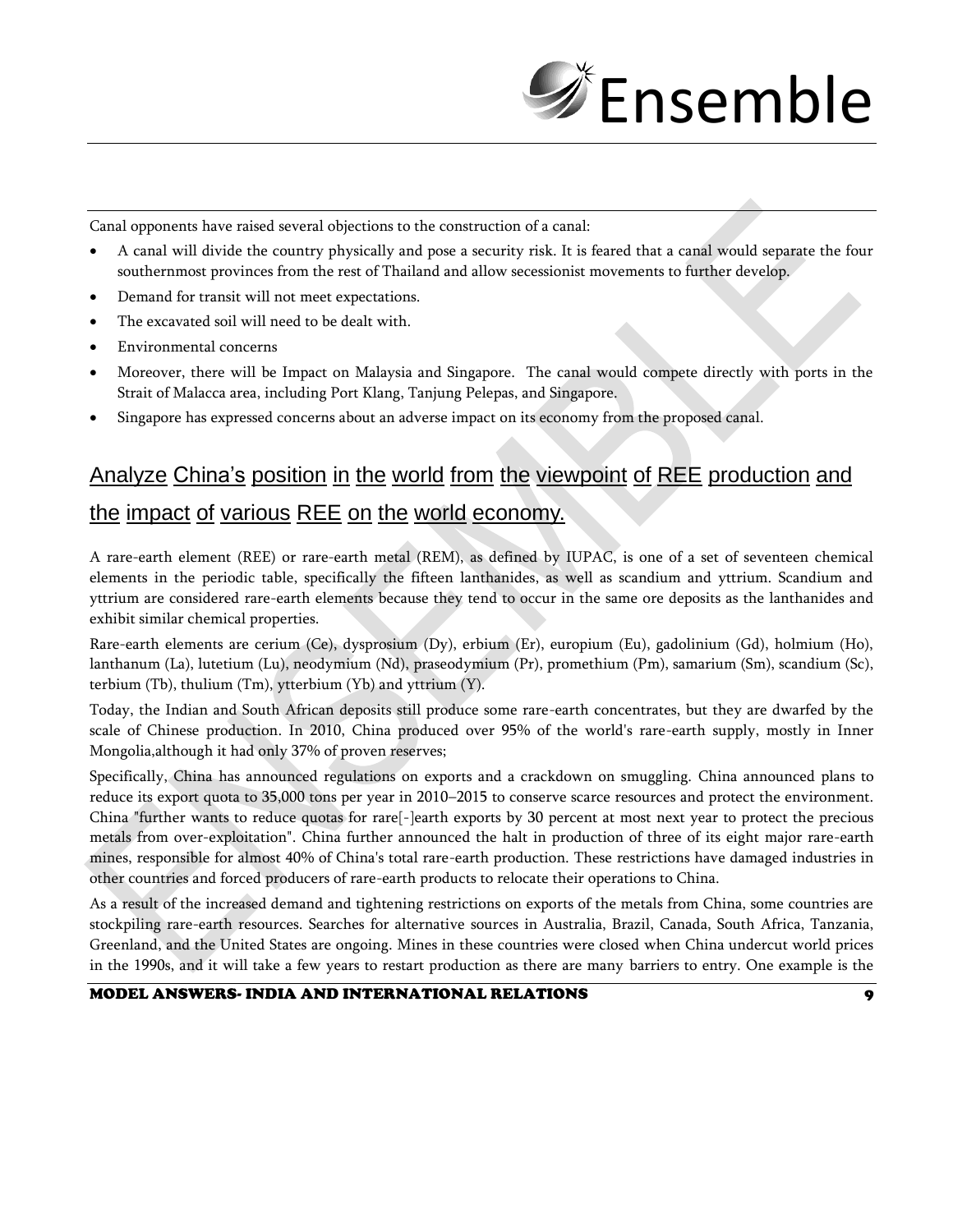

Mountain Pass mine in California, which announced its resumption of operations on a start-up basis on August 27, 2012. Other significant sites under development outside of China include the Nolans Project in Central Australia, the remote Hoidas Lake project in northern Canada, and the Mount Weld project in Australia.The Hoidas Lake project has the potential to supply about 10% of the \$1 billion of REE consumption that occurs in North America every year. Vietnam signed an agreement in October 2010 to supply Japan with rare earths from its northwestern Lai Châu Province.

Due to the rising prices of rare earths, extraction of these oxides has become economically viable. The country currently exports around 3,000 tonnes per year, representing around 2% of world production. Similar resources are suspected in the western United States, where gold rush-era mines are believed to have discarded large amounts of rare earths, because they had no value at the time.

Nuclear reprocessing is another potential source of rare earth or any other elements. Nuclear fission of uranium or plutonium produces a full range of elements, including all their isotopes. However, due to the radioactivity of many of these isotopes, it is unlikely that extracting them from the mixture can be done safely and economically

# India's Maritime cahleenges are associated with the security and Governance of Indian Ocean, the threats to the littoral countries and the problems of Indian Navy.

India's densely crowded littorals have a higher density of human habitation than the global trend.

#### Governance and Security

Good Governance and social economic development nurtures a vital stake of India's citizenry the vital synergies as primary stakeholders in combating crime and terrorism. Heavy handed security measures and draconian legislations have no appeal for a discounted populace. Human security form human development is the derivative of good governance yielding comprehensive security.

India crafts its operational response as a joint operations approach that would brings in the Navy and Coast Guard as the prime enables linking with the Air Force and civilian administration at the central and state levels.

Joint operations go by nodal agency that would shape and lead the response mechanism. Littoral-maritime operations demand a single maritime agency that coordinates the coastal and off shore security.

A rising India should adeptly balance the imperatives of governance and security on one hand while accentuating growth and stability.

Challenges to Littorals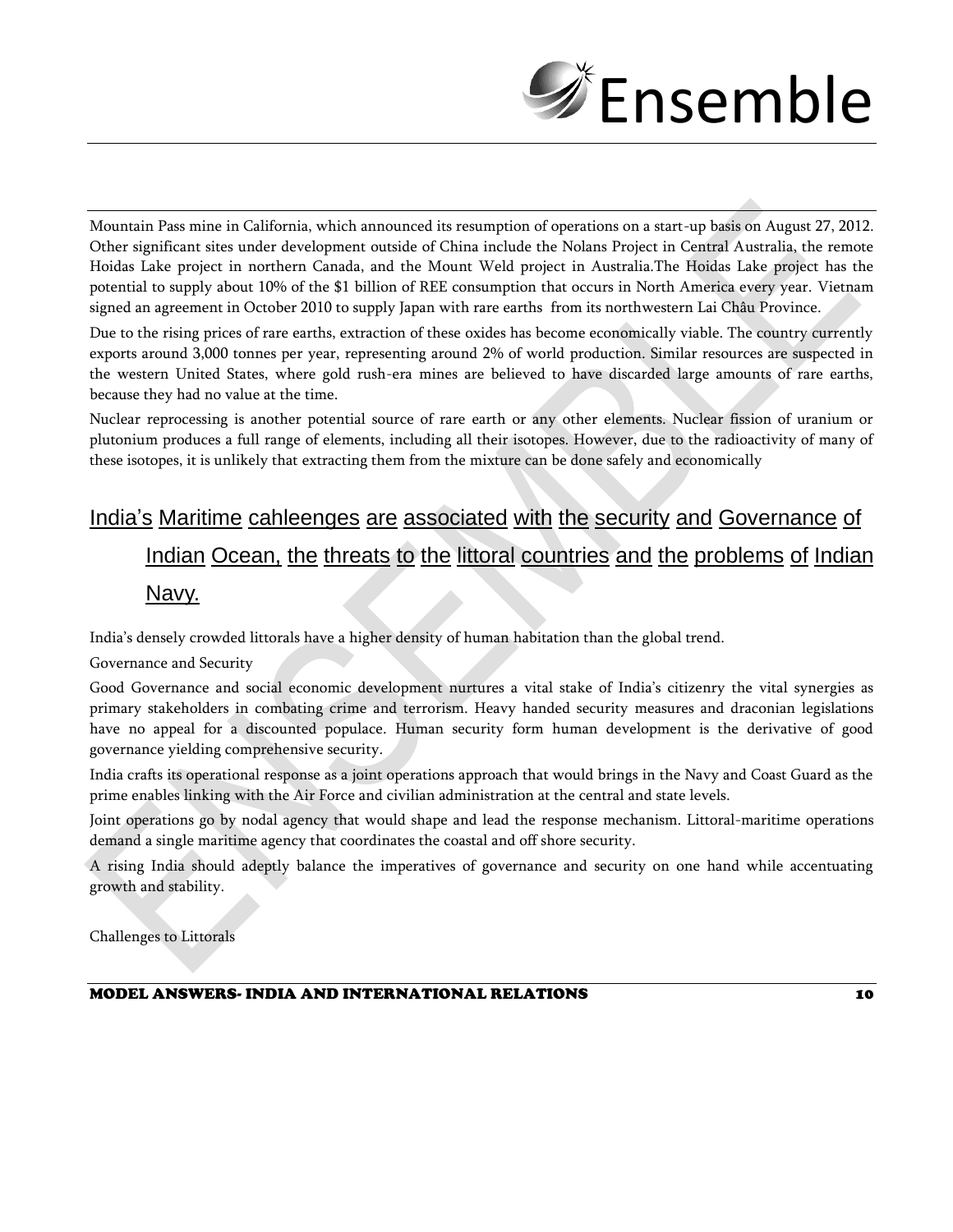

o India faces a perilous vulnerability of its littoral and the Exclusive Economic Zone fraught with a wide-spectrum of maritime asymmetric as asymmetric threats of increasing incidence of piracy, maritime terrorism, narcotics and light, small arms smuggling – This has been the dense maritime domain of both of native and alien maritime activity with little governance and regulation;

o India's second maritime – littoral challenge and nightmare is the security of India's littoral and the security of Sea Lanes of Communication (SLOCs) that abounds the Indian peninsula. Shipping in this domain ranges from fishing trawlers to supertankers and super-container ships. The intense shipping and poaching of foreign trawlers in India's littorals and the EEZ have wrecked the delicate environmental balance of the diversified and rich marine life and resources of the Arabian Sea-Indian Ocean-Bay of Bengal areas.

o India's third maritime – littoral challenge and threat is the established nexus between organised crime in the hinterland with terror groups in the proximity of India's borders and boundaries with Sri Lanka, Myanmar, Bangladesh and importantly from Pakistan (the recent Mumbai terror attacks) have a evidently revealed. The crime syndicates have used the external linkages in the sea-smuggling of narcotics, small arms, explosives to be used in the various criminal are the staging points for the long chain of links in the smuggling process.

o India's fourth peril in its maritime-littoral corridors is the trafficking of weapons of mass destructions in its components, subassemblies etc. Earlier such merchandise have often been in maritime transit connecting Pakistan from China and North Korea.

o India's fifth clear and present danger is the daunting weakness in the Maritime domain awareness due to the vast littoral territory and the dense populations in these areas.

Challenges to rise of Indian naval power

Naval power had always been technology intensive and most innovative like aerospace power. Waves of technology revolutions have rendered obsolescent the concepts, doctrines, operations and the hardware of the past era.

Four cardinal challenges stand out for India.

1. The pace of platform buildup outpaces by the platform ageing of the current inventory-therefore the order of battle of the fleet is constantly under flux with falling numbers. Although considerable service-life-extension-programs have gone into the platforms with hybridization of technology, these platforms are now coming to an end of their immensely useful operational life. The imperatives for newer platforms on emerging technology templates require urgency. However, the addition of platforms to the ratio of retirement has- not been sufficient in numbers.

2. Secondly, the complexity and diversity of missions have been increasing stressing the existing fleets into missions often beyond their capacity.

3. Thirdly, the pace of Revolution in Military Affairs or even specifically the Revolution in Naval Affairs produces new synergies in technology, doctrines and operations resulting in new templates of naval platforms, organizational and operational complexity.